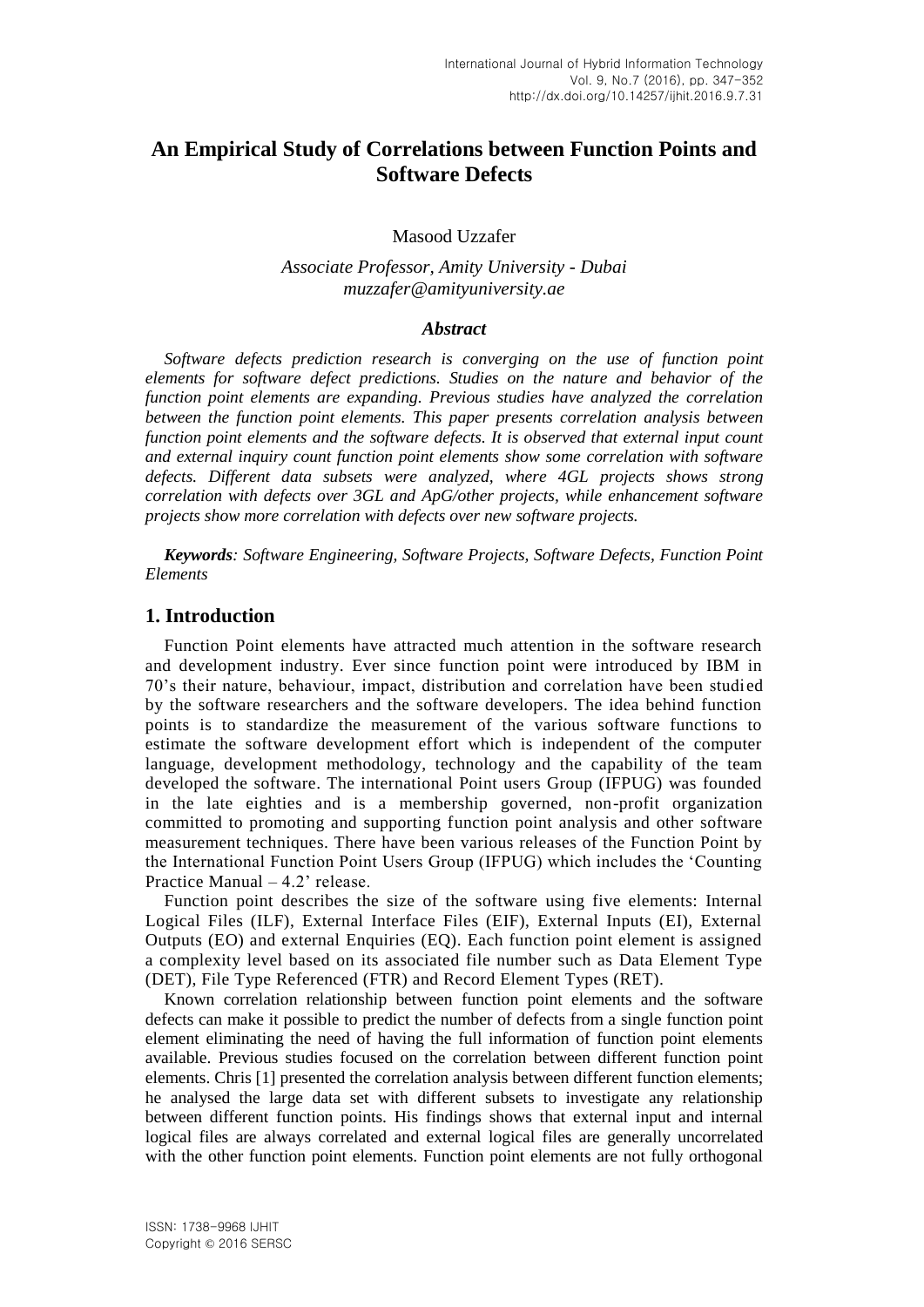and exert some degree of influence over each other, any correlation among function point elements could impact their correlations with other software components. This paper investigates the correlation between function point elements and software defects. Section 2 describes the data set used for the analysis; section 3 focuses on the correlation between function point elements and software defects, section 4 discusses conclusions.

### **2. The Dataset**

The dataset for analysis is taken from the International Software Benchmarking Standards (ISBSG) repository [2]. ISBSG performs the data validation of the contributed data to make sure the data quality and consistency. The obtained repository contains data from 3024 different projects, where almost all the projects used IFPUG standard [3] for function points. Projects which used other methods then IFPUG were excluded from the study. Data sets with the missing function points and defects count values were also excluded. After this selection 115 projects remained for the analysis. 68 projects were developed inhouse and 19 projects were combined development.

In the selected projects largest projects were contributed from the financial industry (banking, financial services, and accounting) with 52 project in total and 12 projects form engineering (software, hardware and telecommunication). 52 were new developments and 65 were enhancement projects. The collected data set is not homogenous which would ensure linearity in statistical analysis. The variety in the data set ensures that the data sample represents different scenarios and possibilities in the software development industry.

Unadjusted function points represent the total size of the project since it represents the total number of function points counted together. Figure 1 shows a graph of unadjusted function with the number of projects.



**Figure 1. Project Sizes**

Total number of projects is 117, the minimum size is 31 unadjusted function points and the maximum 1960 unadjusted function point, mean is 472.16, median is 327 and the standard deviation is 414.32, see Table 1 for description of the dataset.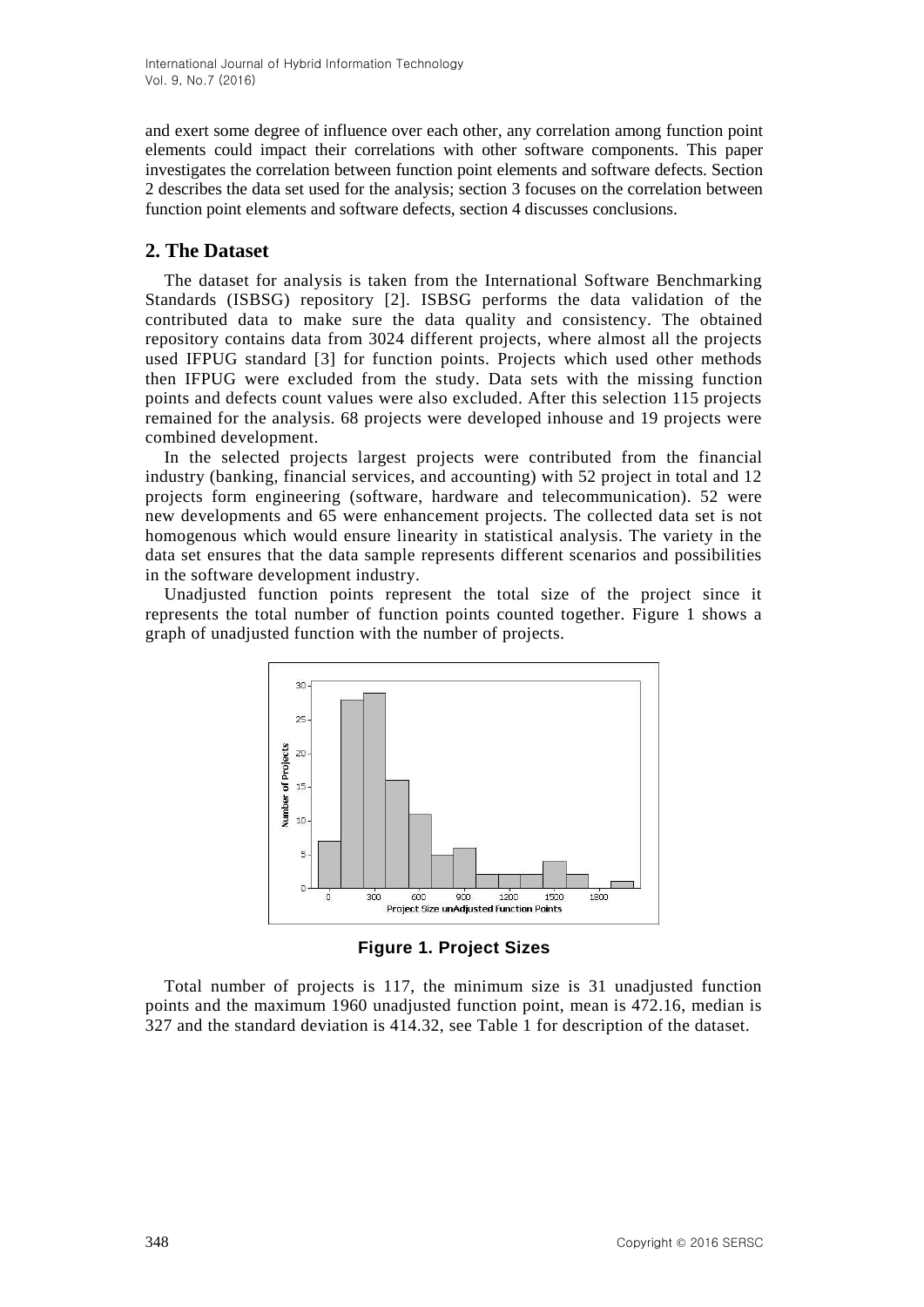|                           | Project<br>s | Minimu<br>m | Maximu<br>m | Mean   | Medi<br>an | <b>Standard</b><br>deviation |
|---------------------------|--------------|-------------|-------------|--------|------------|------------------------------|
| <b>Full Data</b>          | 117          | 31          | 1960        | 472.16 | 327        | 414.32                       |
| 3GL                       | 38           | 49          | 1512        | 408.44 | 296.<br>5  | 366.08                       |
| 4GL                       | 65           | 31          | 1960        | 532.43 | 350        | 465.01                       |
| ApG/Other                 | 11           | 42          | 1540        | 509.63 | 379        | 486.28                       |
| <b>New</b><br>Development | 53           | 74          | 1960        | 673.15 | 550        | 513.48                       |
| Enhancement               | 63           | 31          | 1401        | 340.90 | 253        | 273.66                       |
| <b>COBOL</b>              | 16           | 96          | 1401        | 369.06 | 289        | 321.85                       |
| SQL                       | 6            | 340         | 1674        | 754.83 | 590        | 494.30                       |
| <b>Visual Basic</b>       | 12           | 156         | 550         | 272.91 | 244.<br>5  | 126.71                       |
| Natural                   | 19           | 31          | 734         | 290.89 | 250        | 185.79                       |

**Table 1. Data Set Information**

A box plot of the function point elements is shown in Figure 2. Line in the middle of the boxes represents the median value the upper line of the box represents the third quartile (Q3, 75% of the values are less than or equal to this value) while the lower line of the box represents the first quartile (Q1, 25% of the values are less then this value). Upper and lower whiskers extend to the upper and lower data limits (lower limit=Q1-1.5[Q3-Q1], upper limit =Q3+1.5[Q3-Q1]). Values larger than the whiskers are represented by the stars.

EI (Input count) function point element's size of the box and the length of the upper whisker show that the input count data is more spread then the rest of the function point elements, the median of all the function point elements are almost in the same range with the others.



**Figure 2. Box Plot of Function Point Elements**

### **3. Function Points and Software Defect Correlations**

Pearson's correlation method is adopted on the dataset which measures the strength of the linear relationship between two variables. The value of the correlation coefficient will range between 0 and 1, with higher values indicating a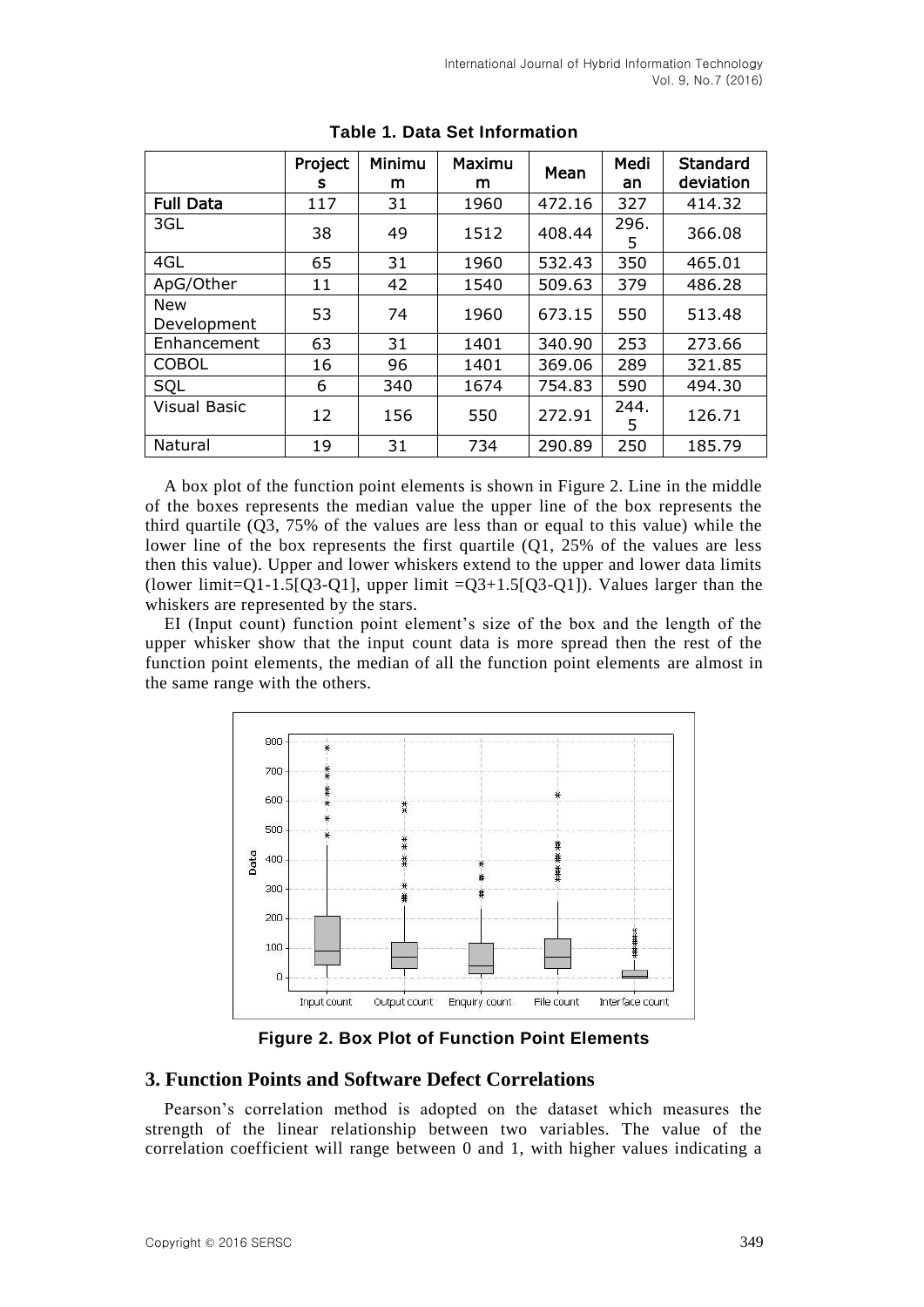better fit between the two variables. Outliers were removed from the data set before correlations were performed and their inclusion shows a strong impact on the correlation coefficients as these points lie away form the rest of the data points.

Correlations of the function point elements and the software defects on the entire data set are shown in Table 2, where 'n.s.' means non-significant. Correlation values shown suggests that input count and the inquiry count function point elements shows more correlation with the software defects then other function point elements.

**Table 2. Function Point Element Correlations with Software Defects**

|                | EI(Input) |               | EO(Output)   EQ(Inquiry) | ILF(Internal) | ELF(External) |
|----------------|-----------|---------------|--------------------------|---------------|---------------|
| <b>Defects</b> | 0.251     | 0.100         | 0.289                    | 0.163         | -0.068        |
| p-value        | 0.007     | 0.287 (n.s. , | 0.002                    | .0.082 (n.s.  | 0.469 (n.s.   |

Chris [1] suggested that some factors have a statistically significant effect on the balance between function point elements:

- Projects involved using 3GL involves more files and fewer transactions then the projects using 4GL.
- Maintenance projects involve more transactions and fewer files then projects developing new systems.
- Projects from banks and business services use fewer inputs and produce more outputs then the projects from public utilities and government departments.
- The use of prototyping during development is associated with more inputs and queries and fewer outputs.

Value of different variables changes depending on the type and nature of the project and thus changes the correlation relationship with other factors. To understand that affects the entire data set was divided into following sub project groups; 3GL, 4GL, ApG/Other, New Development, Enhancement, COBOL, ORACLE, SQL, Visual Basic, Natural languages. These subsets were taken from the data set which already has the outliers removed. Pearon's correlation was used the same as on the entire data set.

Table 3 shows correlations of software defects with function point elements of different groups of software projects with p-value set at 5%.

The correlation results shows that overall 4GL projects shows more correlation with software defects then 3GL and ApG/Other based projects. In this group, EQ function point element of 4GL shows significant results, while the rest of the correlations produce insignificant p-values.

Also enhancement projects show more correlation as compared to the new projects. In this group, the external input (EI) produced significant results.

In programming languages COBOL based projects has a high correlation with the software defects over ORACLE, SQL, Visual Basic and Natural languages based projects. In this group, the COBOL and Natural languages produced significant results; for COBOL external input (EI), external output (EO) and internal logical files (ILF) while for Natural languages internal logical files (ILF) shows significant result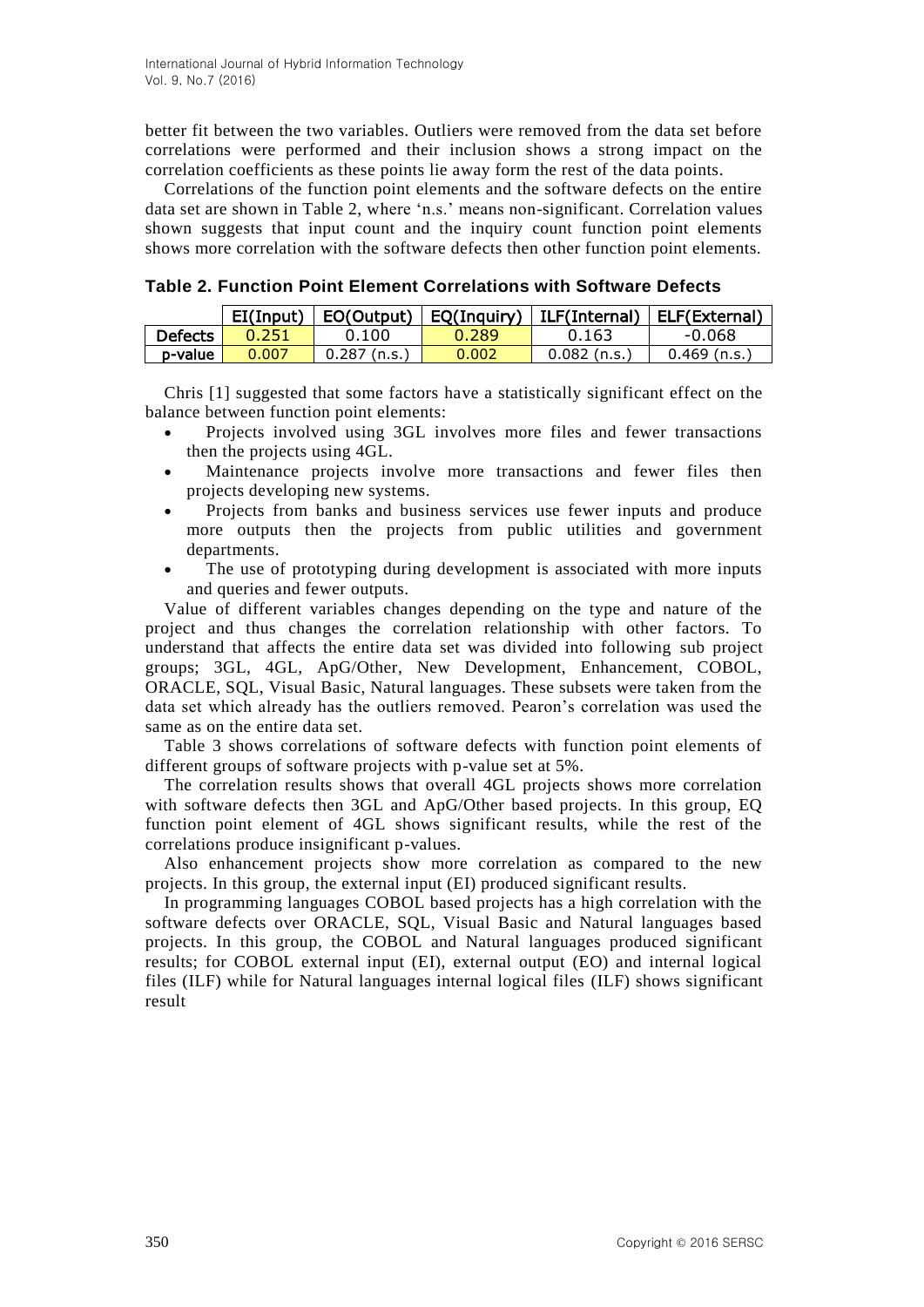| 39L                 |                        |                         |                |                |                |  |  |  |  |
|---------------------|------------------------|-------------------------|----------------|----------------|----------------|--|--|--|--|
|                     | EI(Input)              | EO(Output)              | EQ(Inquiry)    | ILF(Internal)  | ELF(External)  |  |  |  |  |
| <b>Defects</b>      | 0.361                  | 0.541                   | 0.371          | 0.167          | $-0.154$       |  |  |  |  |
| p-value             | 0.02<br>(n.s.)         | $0.00$ (n.s.)           | $0.022$ (n.s.) | $0.317$ (n.s.) | $0.357$ (n.s.) |  |  |  |  |
| 4GL                 |                        |                         |                |                |                |  |  |  |  |
| <b>Defects</b>      | 0.206                  | 0.014                   | 0.341          | 0.154          | $-0.108$       |  |  |  |  |
| p-value             | 0.100<br>(n.s.)        | $0.914$ (n.s.)<br>0.005 |                | $0.220$ (n.s.) | $0.392$ (n.s.) |  |  |  |  |
|                     | ApG/Other              |                         |                |                |                |  |  |  |  |
| <b>Defects</b>      | $-0.125$               | $-0.048$                | $-0.060$       | $-0.073$       | 0.186          |  |  |  |  |
| p-value             | 0.714<br>(n.s.)        | $0.888$ (n.s.)          | $0.862$ (n.s.) | $0.831$ (n.s.) | $0.584$ (n.s.) |  |  |  |  |
|                     | <b>New Development</b> |                         |                |                |                |  |  |  |  |
| <b>Defects</b>      | 0.225                  | 0.114                   | 0.011          | 0.259          | $-0.212$       |  |  |  |  |
| p-value             | 0.105<br>(n.s.)        | $0.416$ (n.s.)          | $0.937$ (n.s.) | $0.061$ (n.s.) | $0.128$ (n.s.) |  |  |  |  |
|                     | Enhancement            |                         |                |                |                |  |  |  |  |
| <b>Defects</b>      | 0.391                  | 0.238                   | 0.496          | 0.340          | $-0.000$       |  |  |  |  |
| p-value             | 0.002                  | $0.060$ (n.s.)          | $0.000$ (n.s.) | 0.006          | $0.999$ (n.s.) |  |  |  |  |
|                     | <b>COBOL</b>           |                         |                |                |                |  |  |  |  |
| <b>Defects</b>      | 0.751                  | 0.755                   | 0.713          | 0.207          | $-0.115$       |  |  |  |  |
| p-value             | 0.001                  | 0.001                   | 0.002          | $0.442$ (n.s.) | $0.671$ (n.s.) |  |  |  |  |
|                     | <b>ORACLE</b>          |                         |                |                |                |  |  |  |  |
| <b>Defects</b>      | 0.924                  | 0.781                   | 0.633          | 0.832          | $-0.842$       |  |  |  |  |
| p-value             | 0.025<br>(n.s.)        | $0.119$ (n.s.)          | $0.252$ (n.s.) | $0.080$ (n.s.) | $0.074$ (n.s.) |  |  |  |  |
| SQL                 |                        |                         |                |                |                |  |  |  |  |
| <b>Defects</b>      | $-0.326$               | $-0.530$                | $-0.174$       | $-0.387$       | $-0.673$       |  |  |  |  |
| p-value             | 0.528<br>(n.s.)        | $0.280$ (n.s.)          | $0.741$ (n.s.) | $0.449$ (n.s.) | $0.143$ (n.s.) |  |  |  |  |
| <b>Visual Basic</b> |                        |                         |                |                |                |  |  |  |  |
| <b>Defects</b>      | $-0.276$               | $-0.057$                | $-0.216$       | $-0.069$       | $-0.069$       |  |  |  |  |
| p-value             | 0.384<br>(n.s.)        | $0.860$ (n.s.)          | $0.500$ (n.s.) | $0.830$ (n.s.) | $0.830$ (n.s.) |  |  |  |  |
| <b>Natural</b>      |                        |                         |                |                |                |  |  |  |  |
| <b>Defects</b>      | 0.589                  | 0.126                   | 0.623          | 0.364          | 0.401          |  |  |  |  |
| p-value             | 0.008<br>(n.s.)        | $0.606$ (n.s.)          | 0.004          | $0.126$ (n.s.) | $0.089$ (n.s.) |  |  |  |  |

## **Table 3. Correlation of Software Defects with Different FP Groups**

### **4. Conclusions**

 $\sim$ 

Correlation between function point elements and software defects are presented. On the entire data set external input count and external inquiry count function point elements showed some correlation with the software defects. This trend is only observed in the COBOL based projects, rest of the projects subsets shows correlation with different function point elements.

#### **References**

- [1] C. J. Lokan, "An Empirical Study of the Correlation between Function Point Elements", Software Metrics Symposium, 1999 Sixth International Proceedings, pp. 200-206.
- [2] International Software Benchmarking Standards Group. Release 9.
- [3] IFPUG. Function Point Counting Practices Manual release 4.2.